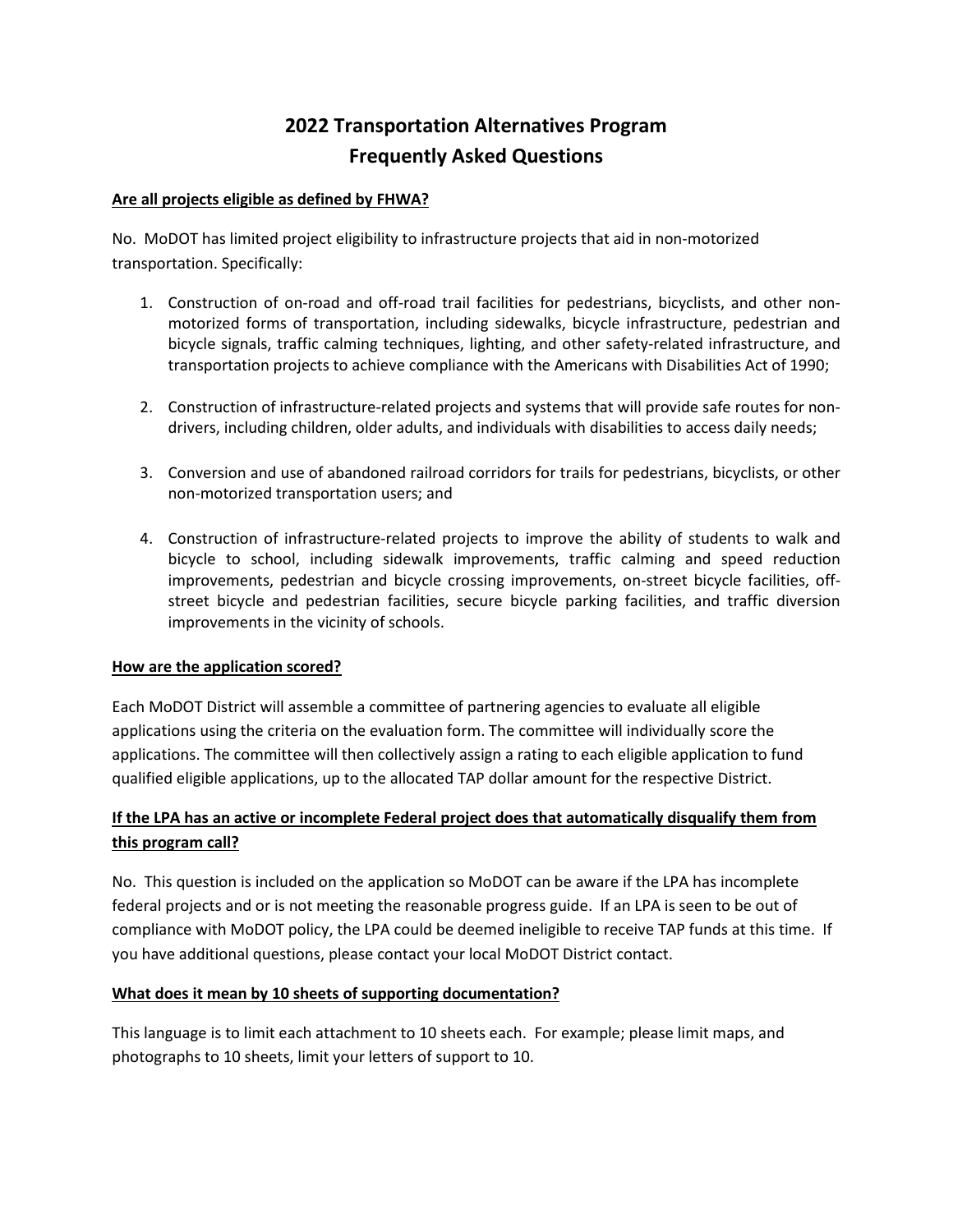# **Who is a Person in Responsible Charge?**

The applying Entity must designate a Person in Responsible Charge (RC) of the project that is a full-time public employee or elected official who is accountable for the project. The RC must be listed on the Application Form at the time of application packet submittal. To be designated as an RC, the person must have completed the LPA Online Basic Training on [MoDOT's website](http://contribute.modot.mo.gov/business/lpa/cert_train.htm) and have current certification. The RC is expected to perform the following duties and functions:

- o Administer inherently governmental project activities, including those dealing with cost, time, adherence to contract requirements, construction quality and scope of Federal-aid projects;
- o Maintain familiarity of day-to-day project operations, including project safety issues;
- o Make or participate in decisions about changed conditions or scope changes that require change orders or supplemental agreements;
- $\circ$  Visit and review the project on a frequency that is commensurate with the magnitude and complexity of the project;
- o Review financial processes, transactions and documentation to ensure that safeguards are in place to minimize fraud, waste and abuse; and
- o Direct project staff, agency or consultant, to carry out project administration and contract oversight, including proper documentation.
- $\circ$  Be aware of the qualifications, assignments and on-the-job performance of the agency and consultant staff at all stages of the project.
- o Must sign all project documents including but not limited to agreements, certifications, plans, change orders etc.

# **How will the 45 points for response 11 "Project Description" be awarded?**

The scoring for Project Description will focus on the applicant's ability to fulfill the criteria set forth in the four categories below.

- $\circ$  Clarity Ensure the description of the project is clear and concise. Thoroughly explain the purpose of the proposed project, what will be constructed, and any other details that will help the selection committee understand the intent of the project.
- $\circ$  Safety Highlight the degree to which the proposed project will address any existing safety needs or concerns.
- o Proximity to Activity Center Describe the proposed project's location in relation to areas of activity within the community, such as schools, medical or care facilities, shopping districts, etc.
- $\circ$  Connectivity Explain how the proposed project ties into existing sidewalk or trail facilities.

# **Why are there only 3500 characters allowed for project Description?**

This is an effort to keep project descriptions concise. There are other opportunities in the application to provide additional information about the project location, public support and other planning documents or studies.